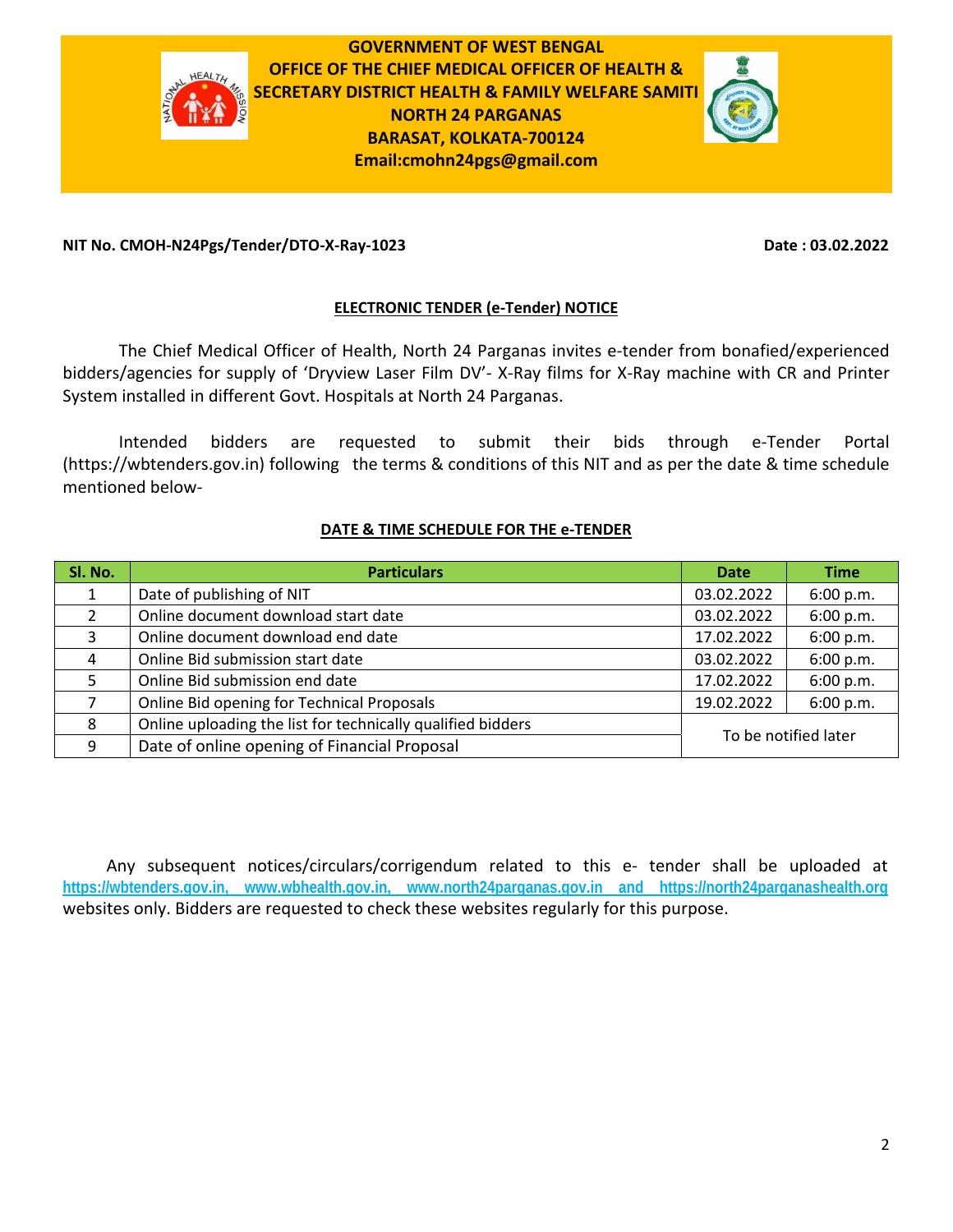## **This e‐tender document comprises the following sections:**

Section I : Definition Section II : Requirements Section III : EMD Section IV : General Instructions to Bidders (GIB) Section V : Draft Proforma for Non‐Conviction Certificate. Section VI : Tender Application Form Section VII: Name of required Items with detailed specifications. Section VIII : Eligibility Criteria & Terms & Conditions

The e-tender shall be evaluated under the two-bid system, i.e., through evaluation of technical and financial bids uploaded by the bidder online on the e-tender website of https://wbtenders.gov.in.

# **Section I : Definition**

- 1. "Purchaser" means the e‐tender inviting authority, purchasing goods and/ or services as incorporated in this e-tender enquiry document, either directly or on behalf of consignees. For this e-tender the purchaser is the CMOH, North 24 Parganas.
- 2. "Bid" means Proposal/ Quotation received from a Firm / Bidder against the e-tender.
- 3. "Bidder" means the Individual or Firm or Agencies submitting Bids/ Quotations.
- 4. "Contractor" means the individual or the firm supplying the goods and/ or services as incorporated in the contract.
- 5. "Goods" means the articles/material required to supply to the purchaser under the contract.
- 6. **"Earnest Money Deposit" (EMD)** means Bid Security/ monetary amount or financial guarantee to be furnished by a bidder along with its bid.
- 7. "Contract" means the written agreement entered into between the purchaser/ consignee and the contractor, together with all the documents mentioned therein and including all attachments, annexure etc. therein.
- 8. **"Specification"** means the document/ standard that prescribes the requirement with which goods and/ or service has to conform.
- 9. "Inspection" means activities such as measuring, examining, testing, gauging one or more characteristics of the goods and / or service and comparing the same with the specified requirement to determine conformity.
- 10. **"Bill of Quantity (BOQ)**" is the name for price schedule (financial bid) in e‐tender software.

# **Section II : Requirements**

'Dryview Laser Film DV'‐ X‐Ray films for X‐Ray machine with CR and Printer System installed in different Govt. Hospitals at North 24 Parganas. (As per Specification stated in section‐VII)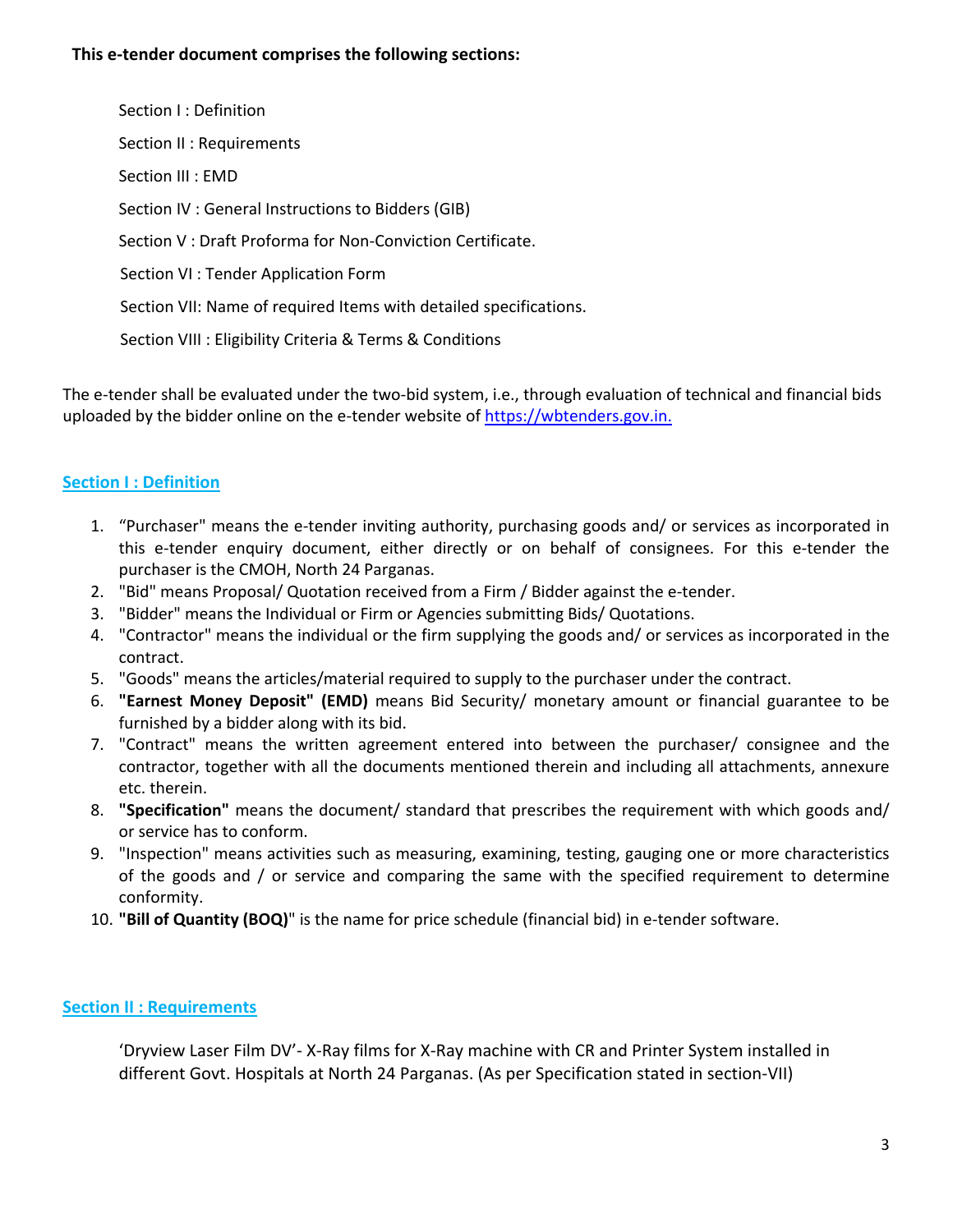| SI. No | <b>Particulars</b>                                                                                                                                                                                                                     | <b>Estimated Value (EV)</b> | <b>EMD Amount</b> |
|--------|----------------------------------------------------------------------------------------------------------------------------------------------------------------------------------------------------------------------------------------|-----------------------------|-------------------|
| 1      | 'Dryview Laser Film DV'- X-<br><b>Ray films for X-Ray</b><br>machine with CR and<br><b>Printer System installed in</b><br>different Govt. Hospitals at<br>North 24 Parganas. (As per<br><b>Specification stated in</b><br>section-VII) | Rs. 900000/-                | Rs. 18000/-       |

Registered SSI units participating in Govt. tenders are eligible for exemptions from payment of earnest money and security deposit (EMSD) under Rules 47(A) (1) and 47(B) (7) of WBFR, vol.‐I, read with Finance Dept. notification No. 10500‐F Dt. 19.11.2004 and its clarification Vide memo. No. 4245‐F (Y) dated 20.05.2013.

 The total amount of the tender is **Rs 900000/‐ (Nine Lakhs only).**The amount of Earnest Money to be submitted shall be **Rs. 18000/‐ (Eighteen Thousend only).**

(The amount of EMD shall be approximately equal to **2% (two percent)** of the estimated Tender value)

The process may be followed as per memorandum of the Finance Department Audit Branch vide Memo No‐ 3975‐F(Y) dated: 28 th. July, 2016.

- 1. Login by bidder:
	- a) A bidder desirous of taking part in a tender invited by a State Government Office/PSU/ Autonomous Body/Local Body/ PRIs, etc shall login to the e-Procurement portal of the Government of West Bengal https://wbtenders.gov.in using his login ID and password.
	- b) He will select the tender to bid and initiate payment of pre-defined EMD / Tender Fees for that tender by selecting from either of the following payments modes:
		- i) Net banking (any of the banks listed in the ICICI Bank Payment gateway) in case of payment through ICICI Bank Payment Gateway;
		- ii) RTGS/NEFT in case of offline payment through bank account in any Bank.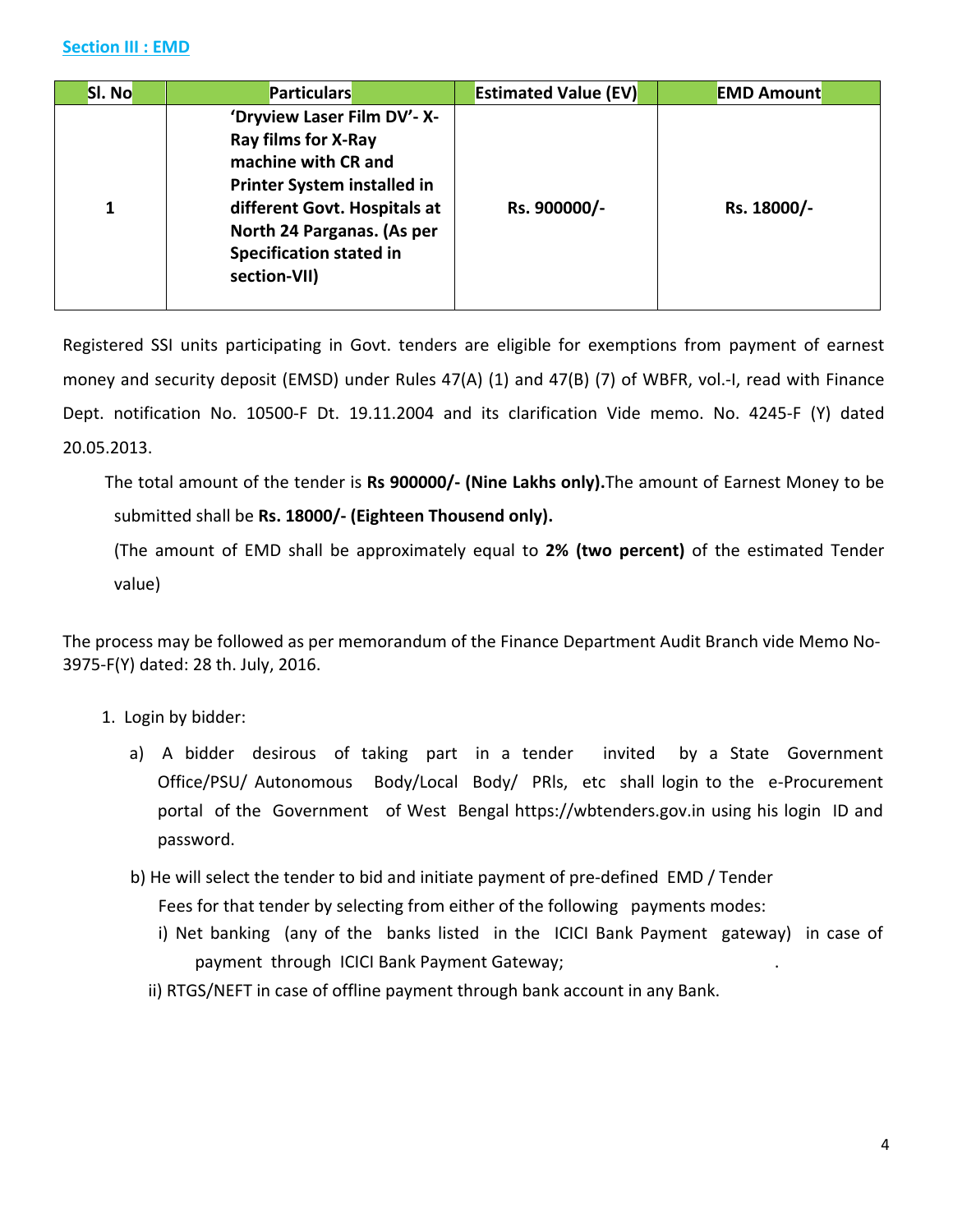2. Payment procedure:

a) Payment by Net Banking (any enlisted bank) through ICICI Bank Payment Gateway

- i. On selection of net banking as the payment mode, the bidder will be directed to ICICI Bank Payment Gateway webpage (along with a string containing a Unique ID) where he will select the Bank through which he wants to do the transaction.
- ii. Bidder will make the payment after entering his Unique ID and password of the bank to process the transaction.
- iii. Bidder will receive a confirmation message regarding success/failure of the transaction.
- iv. If the transaction is successful, the account paid by the bidder will get credited in the respective Pooling account of the State Government /PSU/Autonomous Body/Local Body/P, R.Is, etc maintained with the Focal Point Branch of ICICI Bank at R.N. Mukherjee Road, Kolkata for collection of EMD/Tender Fees.
- v. If the transaction is failure, the bidder will again try for payment by going back to the first step.
- b) Payment through RTGS/NEFT

i) On selection of RTGS/NEFT as the payment mode, the e-Procurement Portal will show a pre‐ filled challan having details to process RTGS/NEFT transaction.

ii) The bidder will print the challan and use the prefilled information to make RTGS/NEFT payment using his bank account.

iii) Once payment is made, the bidder will come back to the e- procurement portal after expiry of a reasonable time to enable the NEFT/RTGS process to complete, in order to verify the payment made and continue the bidding process.

iv) If verification is successful, the fund will get credited to the respective Pooling Account of the State Government / PSU/Autonomous Body/Local Body/ PRIs etc. Maintained with the focal point branch of ICICI Bank at R.N.Mukherjee Road, Kolkata for collection of EMD /Tender Fees.

v) Hereafter, the bidder will go to e‐Procurement Portal for submission of the bid .vi) But if the payment verification is unsuccessful, the amount will be returned to the bidder's account.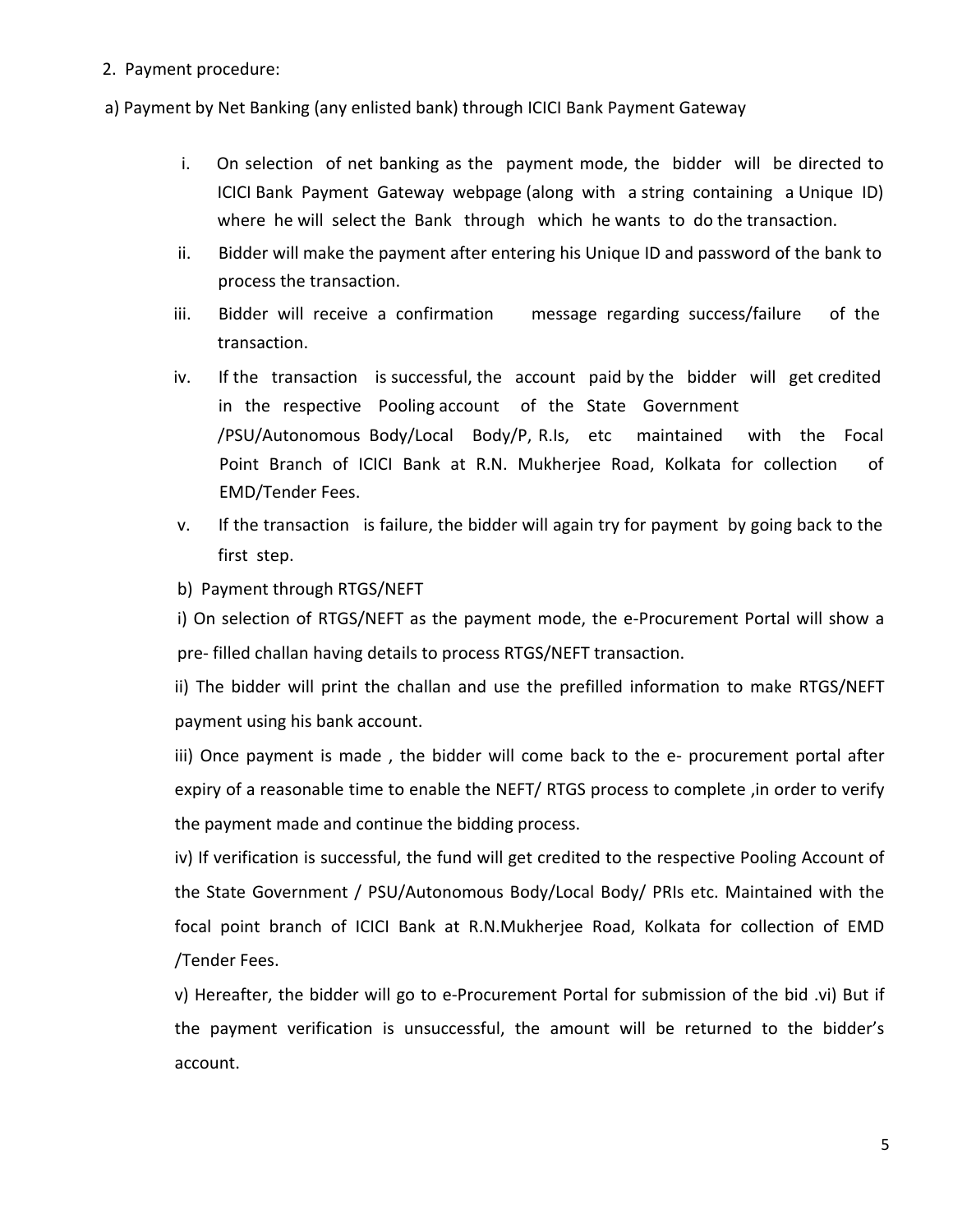3. Refund/ Settlement Process.

i) After opening of the bids and technical evaluation of the same by the tender inviting authority through electronic processing in the e-payment portal of the State Government, the tender inviting committee will declare the status of the bids as successful or unsuccessful which will be made available, along with the details of unsuccessful bidders, to the ICICI Bank by the e procurement portal through web services.

ii) On receipt of the information from the e procurement portal, the bank will refund, through an automated process, the EMD of the bidders disqualified at the technical evaluation to the respective bidders' bank account from which they made payment transaction. Such refund will take place within T+2 bank working days where T will mean the date on which information on rejection of bid is uploaded to the e procurement portal by the tender inviting authority.

iii) Once the financial bid evaluation is electronically processed in the e‐ procurement portal, EMD of the technically qualified bidders other than that of L1 and L2 bidders will be refunded, through an automated process, to the respective bidder's bank account from which they made the payment transaction. Such refund will take place within T+2 bank working days where T will mean the date on which information on rejection of bid is uploaded to the e procurement portal by the tender inviting authority. However, L2 bidder should not be rejected till the LOI process is successful.

iv) If the L1 bidder accept the LOI and the same is processed electronically in the e‐ procurement portal, EMD of the L2 bidder will be refunded through an automated process, to his bank account from which he made the payment transaction. Such refund will take place within T+2 bank working days where T will mean the date on which information on Award of contract (AOC) to the L1 bidder is uploaded to the e-procurement portal the tender inviting authority.

v) As soon as the L1 bidder is awarded the contract (AOC), and the same is processed electronically in the e‐ procurement portal –

a) EMD of the L1 Bidder of the tenders of the State Government Offices will automatically get transferred from the Pooling account to the State Government Deposit Head'8443‐00‐103‐ 001‐07' through GRIPS along with the bank particulars of the L1 bidder.

6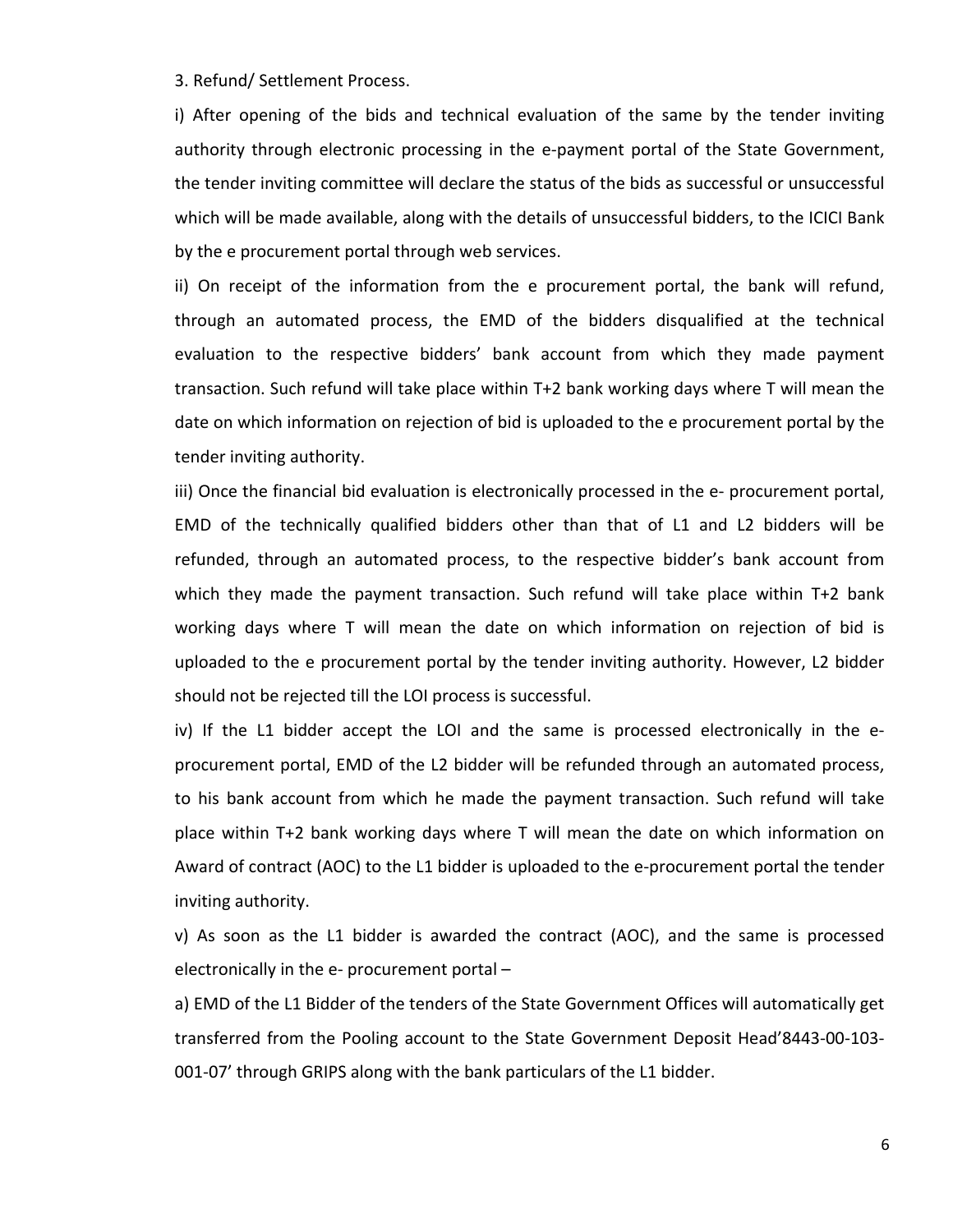b) EMD of the L1 bidder for the tenders of the State,/PSU/Autonomous Bodies/ Local Bodies/ PRIs etc. will automatically get transferred from the pooling account to their respective linked bank accounts along with the bank particulars of the L1 bidder.

In both the above cases, such Transfer will take place within T+1 bank working days where T will mean the date on which the award of contract (AOC) is issued.

vi) The bank will share the details of GRN No. generated on successful entry in GRIPS with the e‐ procurement portal for updation.

vii) Once the EMD of L bidder is transferred in the manner mentioned above ,Tender fees, if any, deposited by the bidders will be transferred electronically from the pooling account of the Government Revenue Receipt Head "0070‐60‐800‐013‐27" through GRIPS for Government Tenders and to the respective linked bank accounts for State/ PSU/Autonomous Body/Local Body/ PRIs etc. Tenders.

viii) All refunds will be made mandatorily to the bank account from which the payment of EMD and tender fees (if any) were initiated

Performance Security

- 1. Within 15 (fifteen) days from the date of issue of notification of award by the purchaser, the contractor shall furnish performance security to the health facility for an amount equal to 3% of tendered value. The performance security shall be retained up to 6 (six) months after the date of completion of all contractual obligations by the contractor.
	- 1. The performance security shall be deposited in Indian Rupees to the state government through TR Challan under budgetary head of account 8443‐00‐103‐Earnest Money‐01‐07‐Deposits. No other forms of deposit can /will be entertained by authority.

In the event of any failure /default of the contractor with or without any quantifiable loss to the health facility/ purchaser/ government, the amount of the performance security is liable to be forfeited by the health facility/ purchaser/ Administrative Department.

In the event of any amendment issued to the contract, the contractor shall, within 21 (twenty one) days of issue of the amendment, furnish the corresponding amendment to the performance security (as necessary), rendering the same valid in all respects in terms of the contract, as amended.

In reference to above, the health facility will release the performance security without any interest to the contractor on completion of the contractor's all contractual obligations.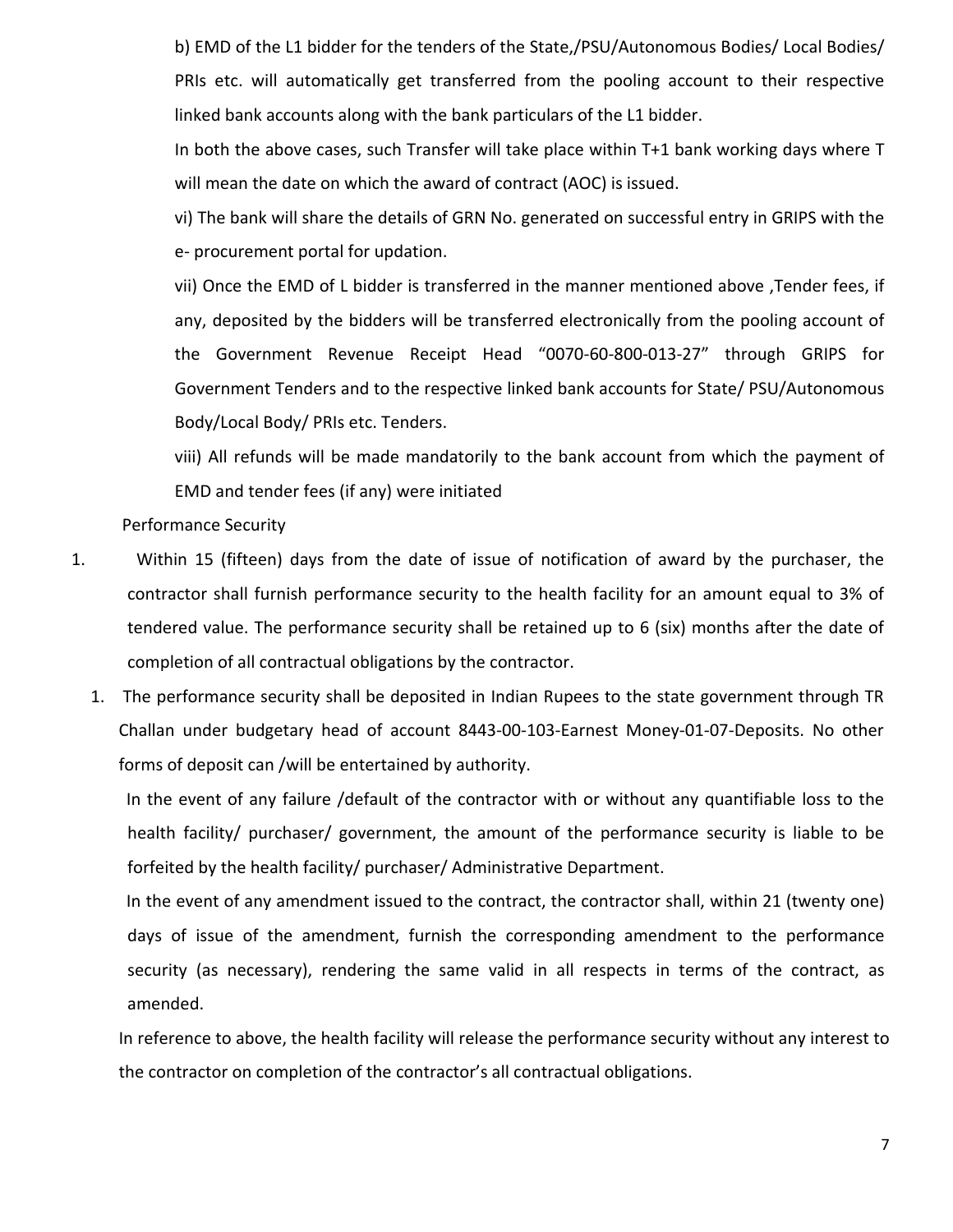# **Technical Proposal**

# *1. Statutory Cover shall contain the following documents:*

- 1. Application to participate in e-tender as per Section VI: Tender Application Form
- 2. All Technical Documents.

## *2. Non‐ Statutory Cover will contain the following documents‐*

| SI.<br>No. | Category<br><b>Name</b> | Detail(s)                                                                                                                                                                                                                               |  |
|------------|-------------------------|-----------------------------------------------------------------------------------------------------------------------------------------------------------------------------------------------------------------------------------------|--|
| 1          | Certificate(s)          | 1. PAN<br>IT return for (AY-2020-21)<br>2.<br><b>GST Registration Certificate</b><br>3.                                                                                                                                                 |  |
| 2          | Company<br>Detail(s)    | Certificate of Incorporation/ Partnership Deed (*WA)<br>1.<br>Updated Trade License/Enlistment of similar trade from the<br>2.<br>concerned authority.(FY-2020-21)<br>3. Power of Attorney in favour of signatory of bid.(*WA)          |  |
| 3.         | <b>Declaration</b>      | Audited Balance Sheet & Profit & Loss A/c for (FY-2019-20)<br>1.<br>Application as per section-VI (in company letter head)<br>Non-Conviction Certificate as per Section-V(Notarized after the<br>3.<br>date of publication of the NIT.) |  |
| 4          | <b>Others</b>           | 1. As mentioned in Section VIII.                                                                                                                                                                                                        |  |

 **(\*WA‐Where Applicable)**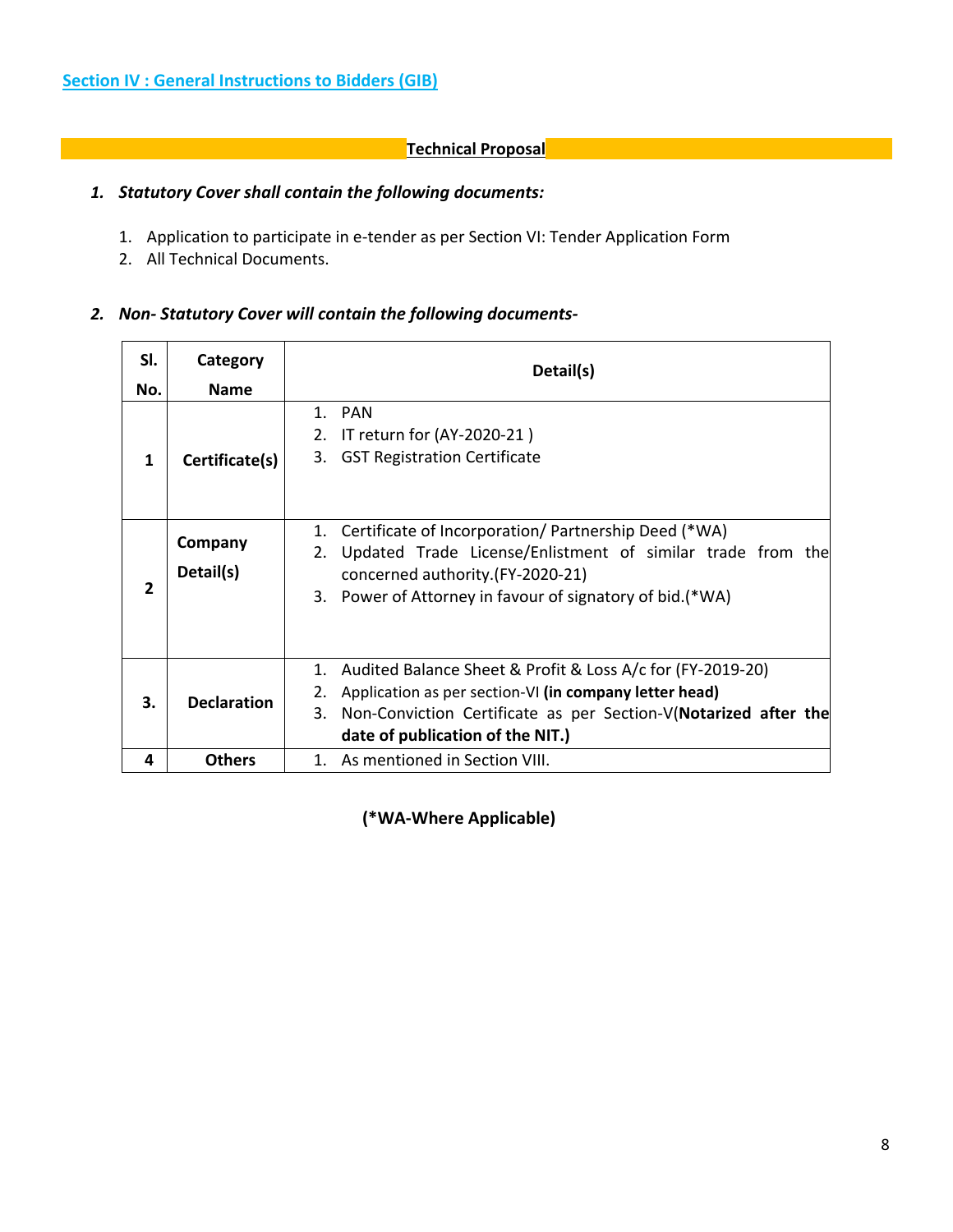#### **Opening of Tender**

The purchaser will open the bids after the specified date and time as indicated in the NIT. Authorized representatives of the bidders may attend the tender opening. The EMD for the said tender shall be evaluated first. The statutory papers will be examined and evaluated before evaluation of non-statutory documents. After this, the online price bids or financial bid of only the technically qualified bidders shall be opened for further evaluation.

#### *Opening of Technical Proposals:*

Technical proposals will be opened by members of the Tender Evaluation Committee electronically from the e-tender website using their Digital Signature Certificates (DSCs).

In the Technical Proposal, the Cover (folder) for Statutory Documents will be opened first and if found in order, the cover (folder) for Non‐Statutory Documents will be opened. IF ANY DOCUMENT REQUIRED TO BE SUBMITTED FOR e‐TENDER BY THE BIDDER IN HIS TECHNICAL PROPOSAL,BUT NOT SUBMITTED OR IS FOUND TO BE DEFICIENT IN ANY MANNER AT ANY STAGE AFTER OPENING OF BID, THE BID MAY BE SUMMARILY REJECTED.

During evaluation, the Committee will examine the original documents as they are uploaded as e‐tender documents as per Section‐IV clause 1 & 2. The date & time of such examination of documents will be notified later. If the said documents in original are not produced within the specified date & time, the bid proposals will be liable for rejection.

The e-Tender Selection Committee reserves the right to reject any application/bid without assigning any reason at any **stage of this e‐tender process without assigning any reason.**

## **Section V : Draft Proforma for Non‐Conviction (In a form of affidavit).**

I/We the proprietor/ promoter/ director of the firm, its employee, partner or representative are not convicted by a court of law for offence involving moral turpitude in relation to business dealings such as bribery, corruption, fraud, substitution of bids, interpolation, misrepresentation, evasion, or habitual default in payment of taxes etc. The firm does not employ a government servant, who has been dismissed or removed on account of corruption. The firm has not been de‐barred, blacklisted by any government ministry/ department/ local government/ PSU etc. in the last two years from scheduled date of opening of this e‐tender.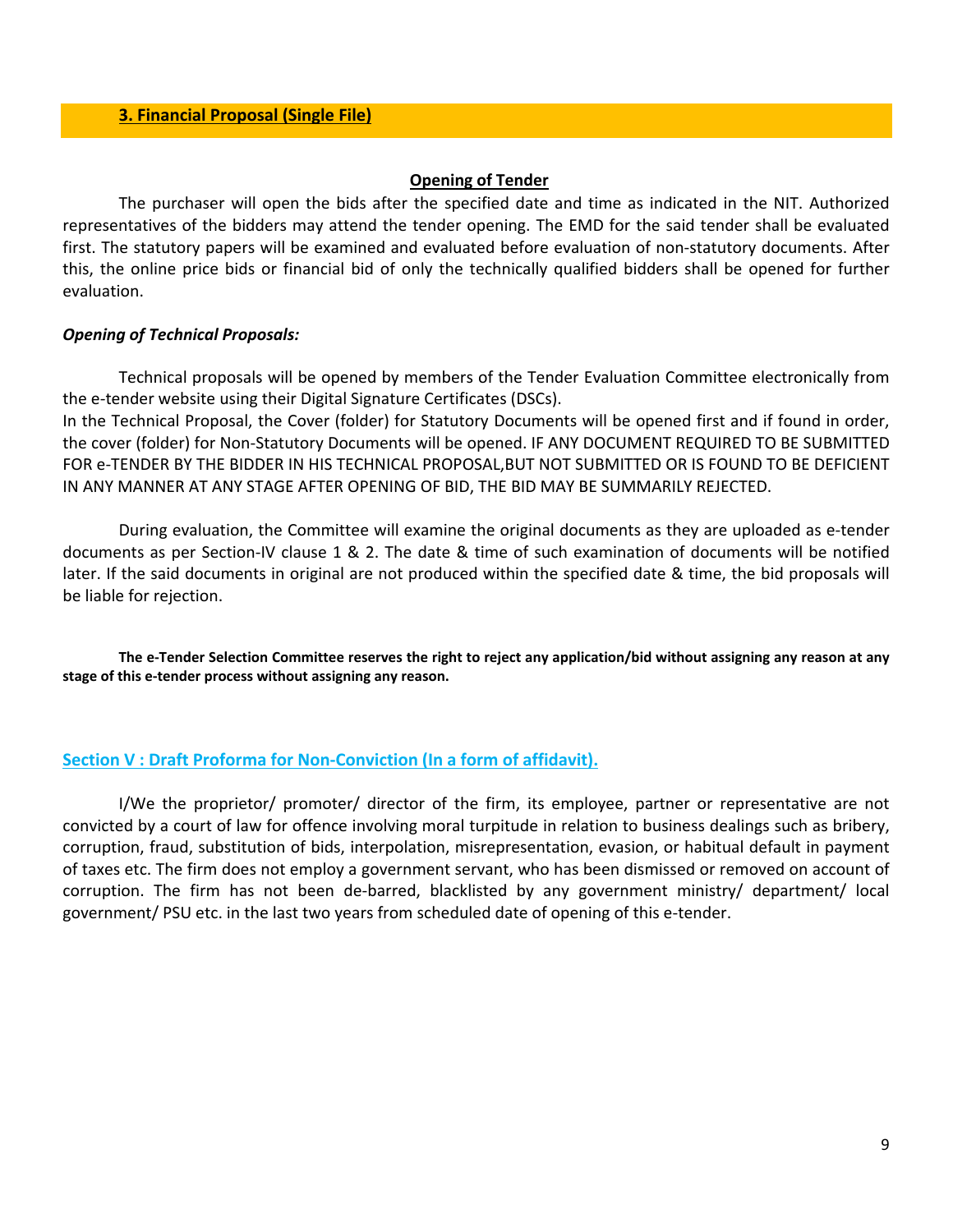# **Tender Application Form**

# **To The Chief Medical Officer of Health North 24 Parganas**

**Ref: Your e-tender document No. ................................................................** 

I/We, the undersigned have examined the entire e‐tender document, including amendment/corrigendum number………………, dated……………….*(if any)*eligibly criteria*,* required documentations, terms & conditions etc. The receipt of which is hereby confirmed.

I/We now offer to supply and deliver the goods and/ or services in conformity with your above referred document for the sum (after less), as shown in the price schedule/Bill of Quantity attached herewith and made part of this bid.

I/We hereby declare that all data and documents submitted by us in our bid in this e‐tender are genuine and true, to the best of our knowledge and belief.

If my/our bid is accepted, we undertake to supply the goods or service as per the specification, in accordance with the delivery schedule and terms and conditions, including amendment/ corrigendum if any.

I/We further understand that you are not bound to accept the lowest or any bid you may receive against your above‐referred tender enquiry.

I/We confirm that we do not stand deregistered/banned/blacklisted by any Government Authorities/ Organization/ Institution/ local bodies etc in last two years.

Brief of court/legal cases pending, if any, are following:

We would authorize and request any Bank, person, Firm or Corporation to furnish pertinent information as deemed necessary and/or as requested by you to verify this statement.

I/We understand that the e‐Tender Selection Committee reserves the right to reject any application/bid without assigning any reason.

**(Signature with date) (Name, designation, seal of authorised person to sign bid for and on behalf of Bidder)**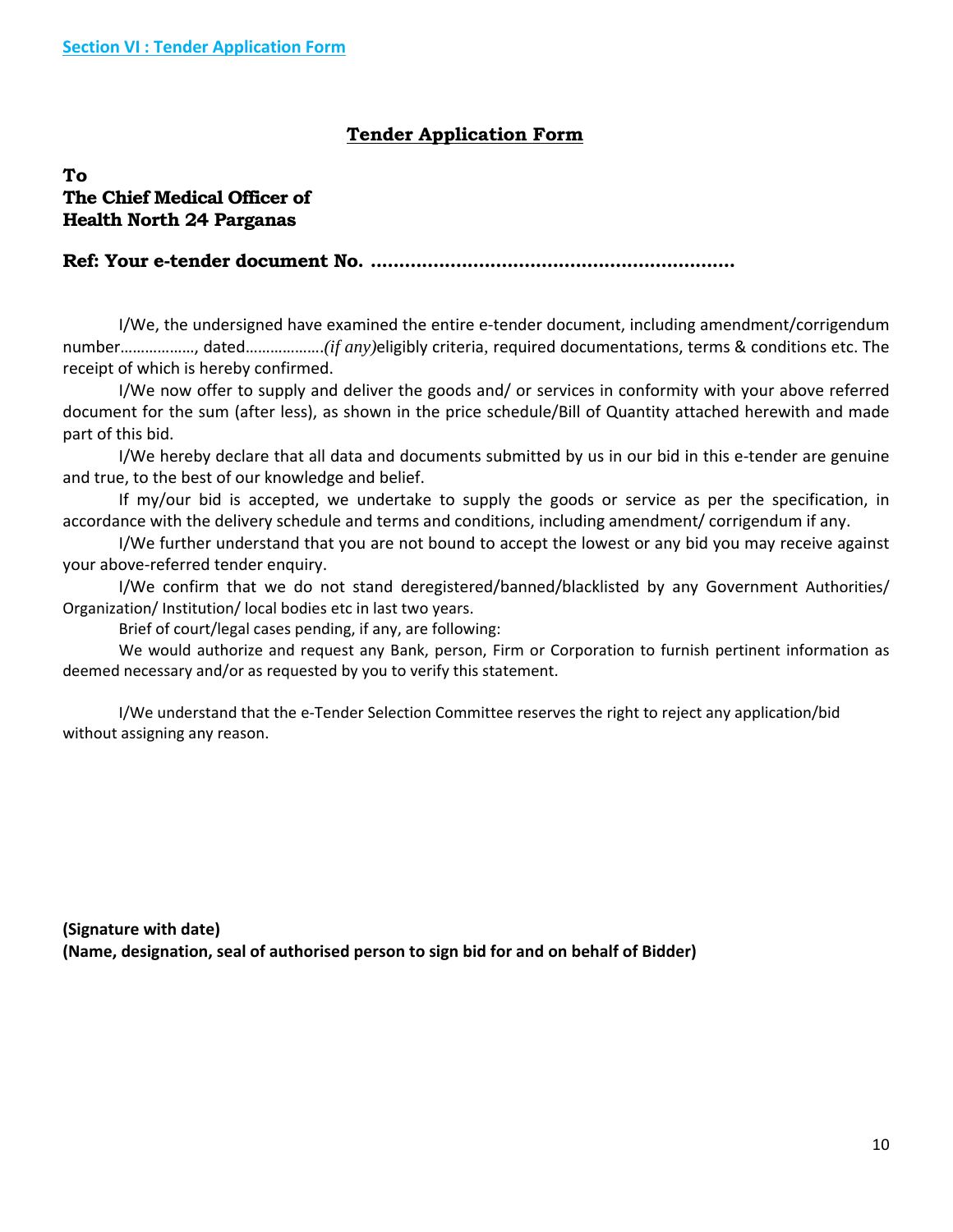## **Section VII : Item Name with specification**

| SI.<br>No. | <b>List of Items</b>                     | <b>Specification</b> |
|------------|------------------------------------------|----------------------|
|            | 'Dryview Laser Film DV'- X-<br>Ray films | Size: 8" X 10"       |
|            | 'Dryview Laser Film DV'- X-<br>Ray films | Size: 10" X 12"      |

## **Section VIII :Eligibility, Terms & Conditions**

- 1. Tender Selection Committee (TSC) reserves the right to accept or reject any tender or any part of the tender without assigning any reason whatsoever.
- 2. All bid documents (technical) should be signed/self‐attested with seal by the bidder(s) in all pages.
- 3. Incomplete or bid with insufficient documents will be rejected.
- 4. The successful bidder will be required to deposit 3% of the work value as performance security in accordance with the terms & conditions as mentioned under section III
- 5. Bidders must attend the Pre-Bid meeting on specific date & time as per the date & time schedule for any queries /clarification. No queries /clarification will be entertained after opening of Technical Bid thereof. Bidder(s) also may remain present at the time of opening of technical bid.
- 6. The authority will check or test the quality of the Items of each part before finalization of Financial Bid. If any deviation found according to the specification, the authority has every right to cancel the total/part of the tender with forfeiting the security money & EMD.
- **7. The Tender will be valid till 31.12.2022 which may be extended further up to 2 years subject to satisfactory performance of the selected bidder/vendor.**
- 8. The final amount reflects in the financial bid by the bidder(s) will be treated as inclusive of all taxes (direct or indirect) and all charges like cost of material, printing, all incidental charges, fitting, delivery etc. No further or extra charges/amount will be paid beyond the price quoted and approved in the said financial bid.
- 9. The applying Agency/Firm must be registered with PAN, GST, IT return, & P.Tax of current validity.
- 10. In case of equal rate, draw of lots will be done. The tender inviting authority is not bound to accept the lowest rate.
- 11. After evaluation of technical bids, the financial bid of technically eligible bidders will be opened and finalized.

N.B : Bidders are advised to follow the websites (www.north24parganas.gov.in/ wbtenders.gov.in/www.wbhealth.gov.in/https://north24parganashealth.org) in regular basis for Notices, Circulars, Corrigendum etc related to this e‐Tender for their information & necessary action.